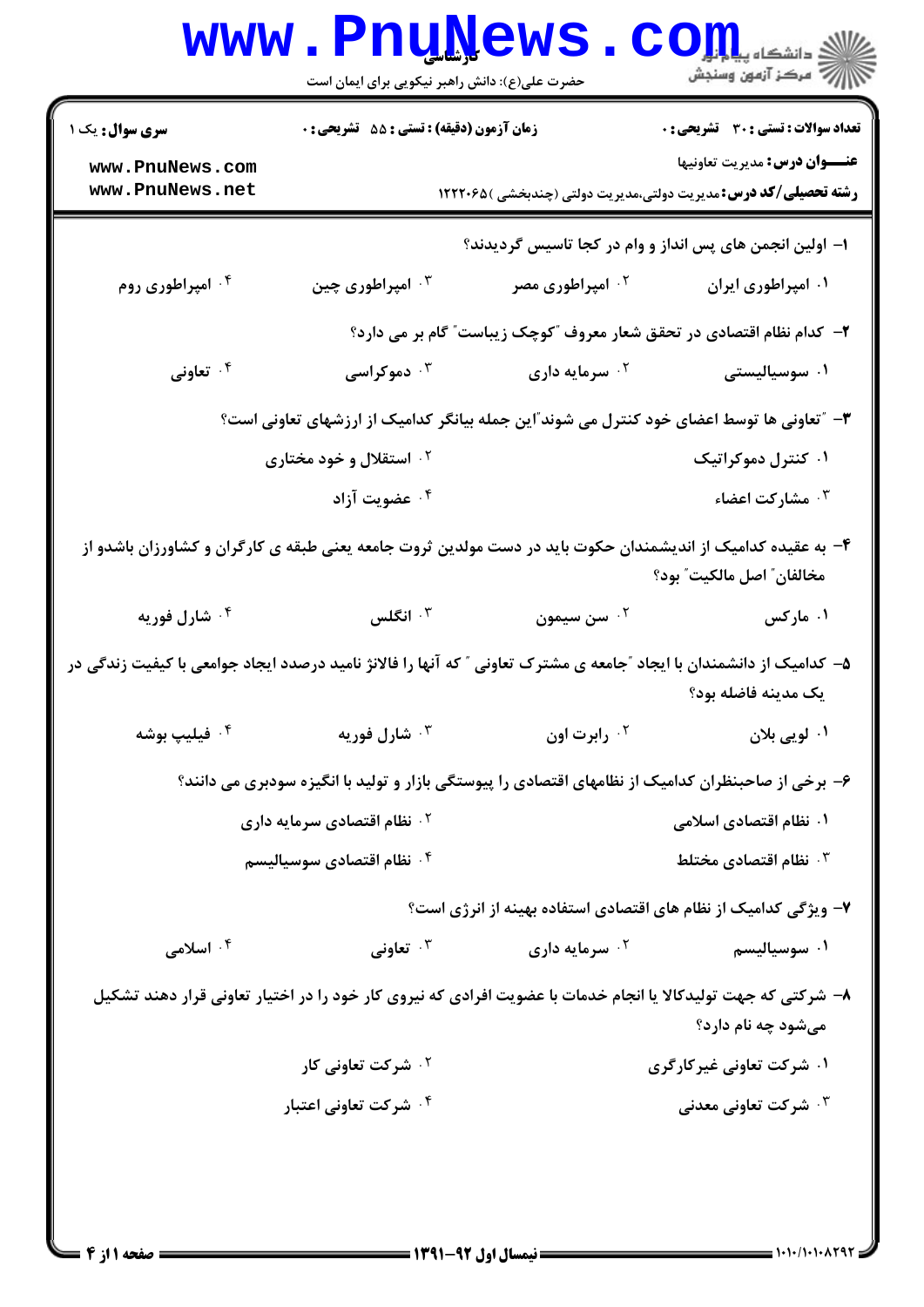|                                                                                                                      | <b>www.PnuNews</b><br>حضرت علی(ع): دانش راهبر نیکویی برای ایمان است             |                             | ر آمرڪز آزمون وسنڊش                                                                                                                                                                                                                                                                                                                                                                                                   |  |  |
|----------------------------------------------------------------------------------------------------------------------|---------------------------------------------------------------------------------|-----------------------------|-----------------------------------------------------------------------------------------------------------------------------------------------------------------------------------------------------------------------------------------------------------------------------------------------------------------------------------------------------------------------------------------------------------------------|--|--|
| <b>سری سوال : ۱ یک</b>                                                                                               | زمان آزمون (دقیقه) : تستی : 55 آتشریحی : 0                                      |                             | تعداد سوالات : تستي : 30 ٪ تشريحي : 0                                                                                                                                                                                                                                                                                                                                                                                 |  |  |
| www.PnuNews.com<br>www.PnuNews.net                                                                                   |                                                                                 |                             | <b>عنـــوان درس:</b> مديريت تعاونيها                                                                                                                                                                                                                                                                                                                                                                                  |  |  |
|                                                                                                                      |                                                                                 |                             | <b>رشته تحصیلی/کد درس:</b> مدیریت دولتی،مدیریت دولتی (چندبخشی )۱۲۲۲۰۶۵                                                                                                                                                                                                                                                                                                                                                |  |  |
|                                                                                                                      |                                                                                 |                             | ۹- کدامیک از موارد زیر جزء ویژگی های مشترک نظام تعاونی با نظام سوسیالیست ایده آلیست می باشد؟                                                                                                                                                                                                                                                                                                                          |  |  |
|                                                                                                                      | ۰۲ سلب مالکیت از سرمایه داران                                                   |                             | ۰۱ رادیکال بودن                                                                                                                                                                                                                                                                                                                                                                                                       |  |  |
|                                                                                                                      | ۰۴ مخالفت با تبعیض نژادی                                                        |                             | طلح خواهی $\cdot^{\mathsf{y}}$                                                                                                                                                                                                                                                                                                                                                                                        |  |  |
|                                                                                                                      |                                                                                 |                             | ۱۰– در نظام تعاونی آاصل رقابت" جای خود را به کدام اصل می دهد؟                                                                                                                                                                                                                                                                                                                                                         |  |  |
|                                                                                                                      | <b>1. اصل انگیزه سودجویی</b>                                                    |                             | ۰۱ اصل همکاری متقابل                                                                                                                                                                                                                                                                                                                                                                                                  |  |  |
|                                                                                                                      | ۰۴ اصل مالکیت فردی                                                              |                             | اصل آزادی اقتصادی $\cdot$ ۲                                                                                                                                                                                                                                                                                                                                                                                           |  |  |
| 11– کدامیک از موارد زیر هدف از تشکیل و توسعه نظام تعاونی را بیان می کند؟                                             |                                                                                 |                             |                                                                                                                                                                                                                                                                                                                                                                                                                       |  |  |
|                                                                                                                      | <sup>۲ .</sup> مبارزه با استثمار و بهره کشی                                     |                             | ۰۱ حذف مالکیت های خصوصی                                                                                                                                                                                                                                                                                                                                                                                               |  |  |
|                                                                                                                      | ۰۴ محدود کردن رقابت در بازار                                                    |                             | ۰ <sup>۳</sup> توجه به منافع اقتصادی                                                                                                                                                                                                                                                                                                                                                                                  |  |  |
| ۱۲- کدامیک از موارد زیر جزء شرکت هایی هستند که شرکا در قبال طلبکاران و اشخاص خارج از شرکت دارای ضمانت<br>نیزمیباشند؟ |                                                                                 |                             |                                                                                                                                                                                                                                                                                                                                                                                                                       |  |  |
|                                                                                                                      | ۰۲ نسبی $\cdot$                                                                 |                             | ۰۱ سهامی                                                                                                                                                                                                                                                                                                                                                                                                              |  |  |
|                                                                                                                      | ۰۴ شرکت با مسئولیت محدود                                                        |                             | ختلط سهامی $\cdot$                                                                                                                                                                                                                                                                                                                                                                                                    |  |  |
|                                                                                                                      | ۱۳- در کدامیک از شرکت های زیر سرمایه بجای سهام به صورت سهم الشرکه تقسیم می شود؟ |                             |                                                                                                                                                                                                                                                                                                                                                                                                                       |  |  |
| ۰۴ تضامنی                                                                                                            | مسئوليت محدود $\cdot^{\mathsf{r}}$                                              | <sup>۲.</sup> سهامی         | ۰۱ سهامی خاص                                                                                                                                                                                                                                                                                                                                                                                                          |  |  |
|                                                                                                                      |                                                                                 |                             | ۱۴- شرکت مختلط سهامی از ترکیب کدامیک از شرکت های زیر به وجود می آید؟                                                                                                                                                                                                                                                                                                                                                  |  |  |
|                                                                                                                      | <b>10 شرکت تضامنی و سهامی</b>                                                   |                             | ۰۱ شرکت نسبی و سهامی                                                                                                                                                                                                                                                                                                                                                                                                  |  |  |
|                                                                                                                      | <b>۴ ۰ شرکت سهامی عام و خاص</b>                                                 |                             | <b>۰۳ شرکت با مسئولیت محدود و سهامی</b>                                                                                                                                                                                                                                                                                                                                                                               |  |  |
|                                                                                                                      | ۱۵– کدامیک از جنبه های زیر در هدفگذاری شرکت های تعاونی را نباید نادیده گرفت؟    |                             |                                                                                                                                                                                                                                                                                                                                                                                                                       |  |  |
| ۰۴ جنبه فرهنگی                                                                                                       | ۰۳ جنبه اجتماعی                                                                 | ۰ <sup>۲</sup> جنبه سیاسی   | ۰۱ جنبه اقتصادی                                                                                                                                                                                                                                                                                                                                                                                                       |  |  |
| ۱۶- تهیه و تصویب اساسنامه و افزایش یا کاهش سرمایه تعاونی از اختیارات کدامیک از گروه های زیر است؟                     |                                                                                 |                             |                                                                                                                                                                                                                                                                                                                                                                                                                       |  |  |
| ۰۴ بازرسان                                                                                                           | اعضای تعاونی $\cdot$ "                                                          | ۰ <sup>۲</sup> هیات مدیره   | ۰۱ مدیر عامل                                                                                                                                                                                                                                                                                                                                                                                                          |  |  |
| ۱۷- تعیین سیاست عملیاتی تعاونی و نظارت بر اداره امور تعاونی بر عهده چه مرجعی می باشد؟                                |                                                                                 |                             |                                                                                                                                                                                                                                                                                                                                                                                                                       |  |  |
| ۰۴ مجمع عمومی                                                                                                        | مدير عامل $\cdot^{\mathsf{v}}$                                                  | ۰ <sup>۲</sup> اعضای تعاونی | ۰۱ هیات مدیره                                                                                                                                                                                                                                                                                                                                                                                                         |  |  |
| <b>= صفحه 2 از 4</b> =                                                                                               |                                                                                 |                             | $\frac{1}{1-\frac{1}{1-\frac{1}{1-\frac{1}{1-\frac{1}{1-\frac{1}{1-\frac{1}{1-\frac{1}{1-\frac{1}{1-\frac{1}{1-\frac{1}{1-\frac{1}{1-\frac{1}{1-\frac{1}{1-\frac{1}{1-\frac{1}{1-\frac{1}{1-\frac{1}{1-\frac{1}{1-\frac{1}{1-\frac{1}{1-\frac{1}{1-\frac{1}{1-\frac{1}{1-\frac{1}{1-\frac{1}{1-\frac{1}{1-\frac{1}{1-\frac{1}{1-\frac{1}{1-\frac{1}{1-\frac{1}{1-\frac{1}{1-\frac{1}{1-\frac{1}{1-\frac{1}{1-\frac{1$ |  |  |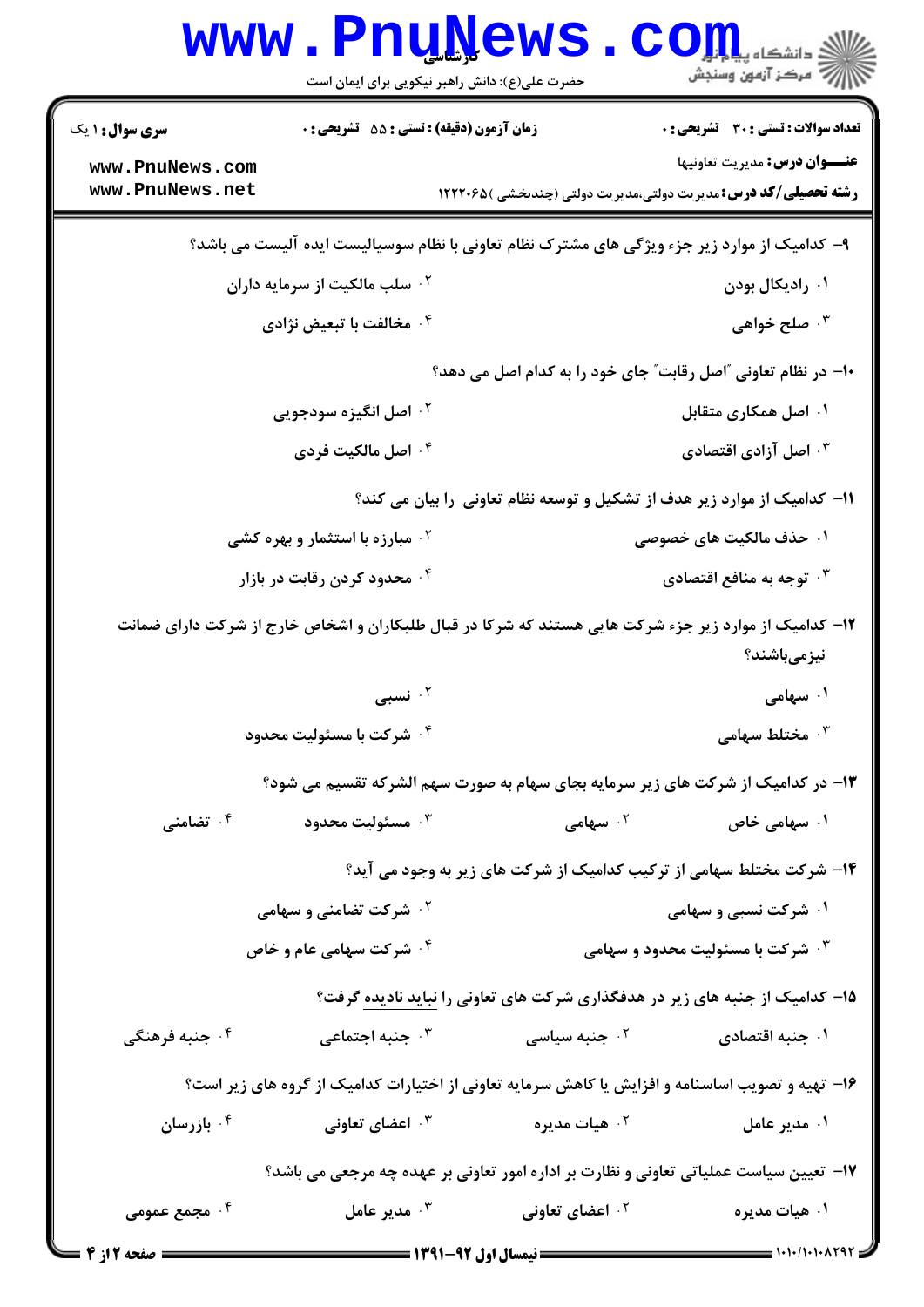|                                                                                                                                | www.PnuNews<br>حضرت علی(ع): دانش راهبر نیکویی برای ایمان است                              |                                                                                   | الارد دانشگاه پیام <mark>تور</mark><br>۱۳۱۸ مرکز آزمون وسنجش  |  |
|--------------------------------------------------------------------------------------------------------------------------------|-------------------------------------------------------------------------------------------|-----------------------------------------------------------------------------------|---------------------------------------------------------------|--|
| <b>سری سوال : ۱ یک</b>                                                                                                         | زمان آزمون (دقیقه) : تستی : 55 آتشریحی : 0                                                |                                                                                   | تعداد سوالات : تستي : 30 - تشريحي : 0                         |  |
| www.PnuNews.com<br>www.PnuNews.net                                                                                             |                                                                                           | <b>رشته تحصیلی/کد درس:</b> مدیریت دولتی،مدیریت دولتی (چندبخشی )۱۲۲۲۰۶۵            | عنـــوان درس: مديريت تعاونيها                                 |  |
|                                                                                                                                |                                                                                           |                                                                                   | 1۸– وظیفه تدوین بودجه در تعاونی بر عهده کیست؟                 |  |
| ۰۴ مجمع عادی                                                                                                                   | مدير عامل $\cdot^{\intercal}$                                                             | ۰۲ هیات مدیره                                                                     | ۰۱ اعضای تعاونی                                               |  |
|                                                                                                                                | ۱۹ - کدامیک از سیاست های هیات مدیره شامل موقعیت تعاونی، پیشینه های عملیاتی و فنی می باشد؟ |                                                                                   |                                                               |  |
|                                                                                                                                | ۰۱ سیاست عملیات داخلی<br><sup>۲</sup> ۰ سیاست روابط اعضا                                  |                                                                                   |                                                               |  |
|                                                                                                                                | ۰ <sup>۴</sup> سیاست تربیت مدیر                                                           |                                                                                   | ۰۳ سیاست قیمت گذاری                                           |  |
| +۲- تصمیم گیری در مورد انحلال یا ادغام تعاونی جزء وظایف و اختیارات کدامیک از ارکان تعاونی می باشد؟                             |                                                                                           |                                                                                   |                                                               |  |
| ۰۴ اعضای تعاونی                                                                                                                | ا بازرسان $\cdot$                                                                         | د مديرعامل $\cdot$ ۲                                                              | ۰۱ هیات مدیره                                                 |  |
|                                                                                                                                |                                                                                           |                                                                                   | <b>۳۱</b> - کدامیک از موارد زیر جزء وظابف مجمع موسس است؟      |  |
| <b>1. تعیین برنامه و خط مشی تعاونی</b>                                                                                         |                                                                                           |                                                                                   | ۰۱ تهیه و پیشنهاد اساسنامه برابر قانون و مقررات               |  |
| ۰ <sup>۴ ت</sup> غییر در مواد اساسنامه ی تعاونی                                                                                |                                                                                           | ۰ <sup>۳ ت</sup> صویب مقررات و دستورالعمل های داخلی تعاونی $\cdot$                |                                                               |  |
|                                                                                                                                | ۲۲- نخستین مجمع عمومی عادی با دست کم چه میزان رای موافق اعضا به تصویب می رسد؟             |                                                                                   |                                                               |  |
| همه اعضا $\cdot$ $^{\circ}$                                                                                                    | سه چهارم $\cdot$ ۳۰ $\cdot$                                                               | ۰۲ دو سوم                                                                         | ۰۱ یک سوم                                                     |  |
|                                                                                                                                |                                                                                           |                                                                                   | ۲۳- هدف تعاونی ها کدامیک از موارد زیر است؟                    |  |
|                                                                                                                                | ۰۲ کاهش بیکاری                                                                            |                                                                                   | ۰۱ کسب سود                                                    |  |
| ۰۴ تقسیم سرمایه در بین تمام طبقات                                                                                              |                                                                                           | ارایه ی خدمت $\cdot$                                                              |                                                               |  |
|                                                                                                                                |                                                                                           |                                                                                   | ٢۴- اركان اتاق تعاون كدام است؟                                |  |
|                                                                                                                                | ۰ <sup>۲</sup> مجمع نمایندگان، هیات مدیره، هیات بازرسی                                    | ۰۱ مجمع عمومی، مدیر عامل، هیات مدیره                                              |                                                               |  |
| ۰۴ مديريت، اعضا، اتحاديه ها                                                                                                    |                                                                                           |                                                                                   | ه مدیر عامل، هیات مدیره، هیات بازرسی $\cdot ^{\mathrm{\tau}}$ |  |
|                                                                                                                                |                                                                                           | ۲۵- منابع مالی اتاق های تعاون جمهوری اسلامی کدامیک از موارد زیر را در بر می گیرد؟ |                                                               |  |
| ۰۴ بودجه ثابت دولتی                                                                                                            | ۰۳ اخذ مالیات                                                                             | <sup>7.</sup> بازاریابی                                                           | ۰۱ قبول هدایا                                                 |  |
| ۲۶- تصمیم گیری در خصوص پیوستن به گروه های بازرگانی و شوراهای تعاونی جزء کدامیک از سیاست های هیات مدیره<br>شرکت تعاونی می باشد؟ |                                                                                           |                                                                                   |                                                               |  |
| ۰ <sup>۲</sup> سیاست عملیات داخلی                                                                                              |                                                                                           | ۰۱ سیاست خدمت                                                                     |                                                               |  |
|                                                                                                                                | ۰۴ سیاست روابط عمومی                                                                      |                                                                                   | ۰۳ سیاست روابط اعضاء                                          |  |
|                                                                                                                                |                                                                                           |                                                                                   | 1.1.11.1.1798                                                 |  |